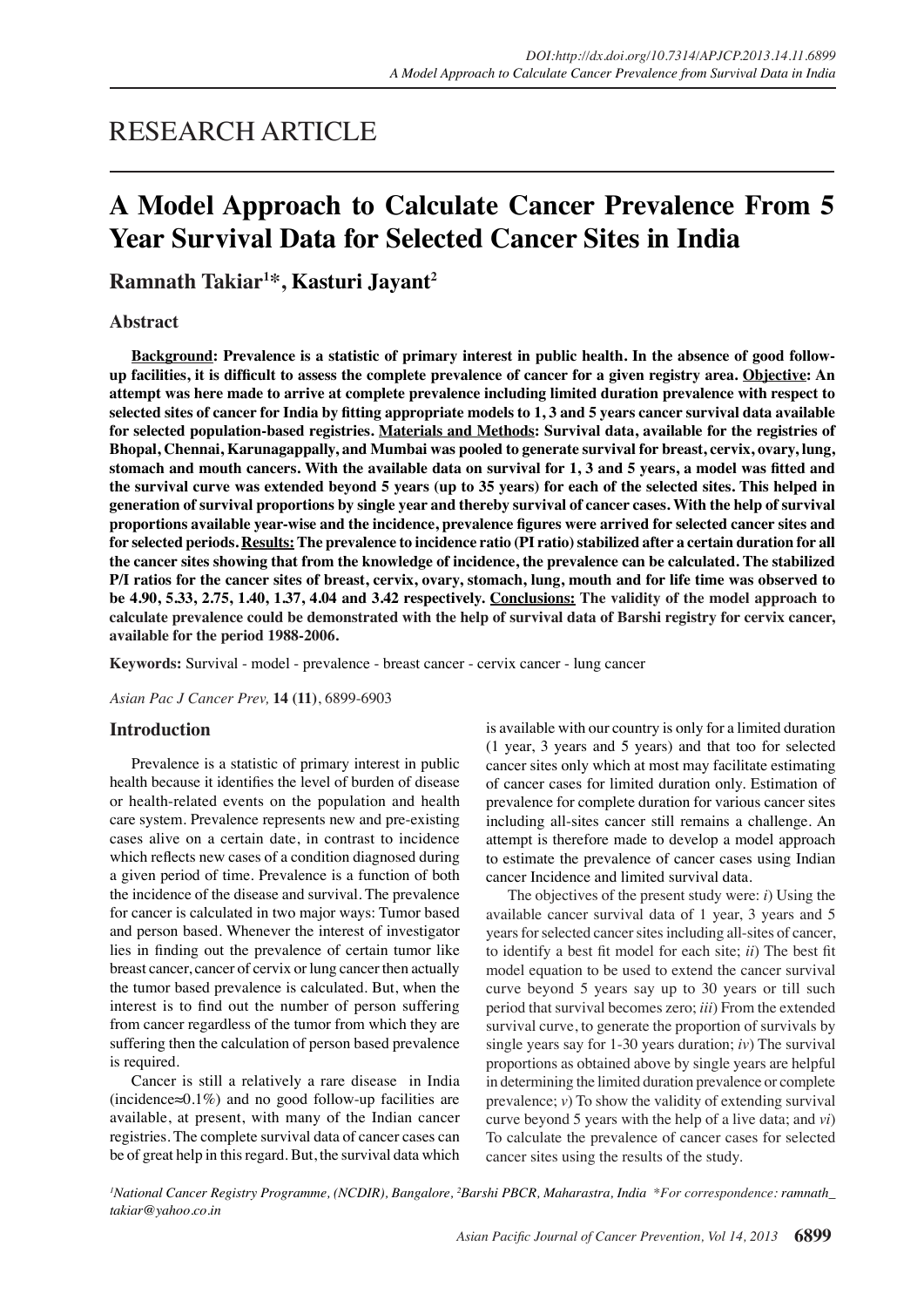#### **Materials and Methods**

The prevalence is calculated in two major ways: *i*) Tumor based; and *ii*) Person based. In Tumor Based Cancer, an attempt is made to find out the number of primary cancers diagnosed among individuals living on a specified date while in Person Based Cancer, an attempt is made to find out the number of individuals living with cancer on a specified date. Since the personbased approach counts the number of individuals with cancer rather than the number of diagnosed tumors, it can underestimate the true burden of cancer. The person based prevalence is again categorized in two ways: *i*) Complete prevalence; and *ii*) Limited duration prevalence. The Complete Prevalence represents the proportion of people alive on a certain day who previously had a diagnosis of the disease, regardless of how long ago the diagnosis was, or if the patient is still under treatment or is considered cured. The registries with long duration of working (more than 30 years) and good follow-up facilities could only give the complete prevalence. The registries with short duration of working say 15-20 years can at-most provide the information on Limited Duration Prevalence. It represents the proportion of people alive on a certain day who had a diagnosis of the disease, within the past 'X' years. Prevalence can be examined over various durations of time say 5 years, 10 years or 15 years.

In a Scientific Report (N0. 162) of IARC, the registries of Bhopal, Chennai, Karunagappally and Mumbai provided their survival rates for three selected periods (1, 3 and 5 years) and for 16, 20, 22 and 28 sites, respectively. Three sites each were identified for males (Stomach, Lung and Mouth) and females (Breast, Cervix and Ovary) separately. In addition, cancer as a whole (All-sites) is also considered. The survival data was pooled separately for each selected site by periods for all the registries. Using the pooled-survival data of 1 year, 3 years and 5 years of selected cancer sites an attempt was made to identify a best fit model to describe the 1 year, 3 years and 5 years survival data. Then the best fit model equation was utilized to extend the survival curve beyond 5 years say up to 30 years or till such period that the survival becomes zero. From the extended survival curve, the proportion of survivals by single years say for 1-30 years duration is determined. The survival proportions so obtained by single years in combination with the knowledge of prevailing incidence rates of cancers are helpful in determining the life time prevalence or complete prevalence.

For calculation of prevalence, for the selected cancer site, it is assumed that the cancer incidence rate for the registry remains constant over the years and the incidence cases of the registry are 100,000 for the base year 2001. Further, the incidence cases are expected to grow proportionately to the population growth rate (16.34% decadal growth rate). Then, applying the survival proportions and the incidence estimates for the years say 2001-2030, the prevalence figures are estimated. The prevalence to incidence ratio is also calculated for each single year till such time that it almost become constant. Such a P/I ratio is termed as stabilized P/I ratio. Then

stabilized P/I ratio can be utilized to multiply the latest incidence cases to arrive at the point prevalence.

An attempt is also made to predict prevalence cases of selected cancer sites, utilizing the published data of incidence cases at India level for selected cancer sites and for selected periods (Takiar et al., 2009).

There are two points in the model approach which needs to be highlighted. First, it looks like a simulation technique used for calculation of prevalence. Second, the use of survival equation to estimate the survival proportions outside the actual range ie., beyond 5 years. It is therefore desirable to show that the model fitted in such a way is good and can be used to derive the prevalence of cancer for any given cancer site. To prove the point, it is essential that the model approach is to be applied to a long term follow up data of a certain cancer site and then its validity to be established. Fortunately, 18 years follow up data on incidence and mortality of cervix cancer was available from Barshi cancer registry. From the incidence and mortality data, the actual survival data will be generated for the period 1988-2006 and thus the actual prevalence cases will be determined for each single year. Then, using the first five year survival data and best fitted model equation a survival curve will be generated for the period 1988-2006 and prevalence will be determined for the entire period by single years and will be compared with that of actual prevalence at each point. A non-significant chi-square, derived from actual and fitted values, will prove that the model fitted is good and can be used to predict survival and thereby prevalence for the desired period.

#### **Results**

The absolute percentage survival by different years and by different cancer registries is provided in Table 1. The survival for 1 year varied between 55.2% in the registry of Mumbai to 62.3% in the registry of Bhopal. The 3 years survival did not show much variation between the registries (34.0-36.1%). However, the 5 years survival varied between 25.4% in Karunagappally to 28.1% in the registry of Mumbai. The pooled absolute % survival was observed to be 55.5%, 35.4% and 27.8% for the duration of 1 year, 3 years and 5 years, respectively. With the help of SPSS, a suitable curve was fitted and shown in Figure 1. The type of equation and the respective constants are also shown in Figure. The equation is termed as the best fit equation. It can be seen that the observed and fitted values are quite close to each other suggesting the fit is good.

With the help of the best fit equation, the survival proportions are estimated for 1 year to 26 years and shown in Table 2. The estimated survival proportion is 0.553 for first year, 0.432 for second year, 0.362 for third year and so on. The survival proportion became zero for the year 24.

An approach used for calculation of prevalence is shown in Table 3. The first row in the table, show the cancer incidence cases which are assumed for the years 2001-2005. The selected years are shown in second row. The years for which prevalence is to be calculated is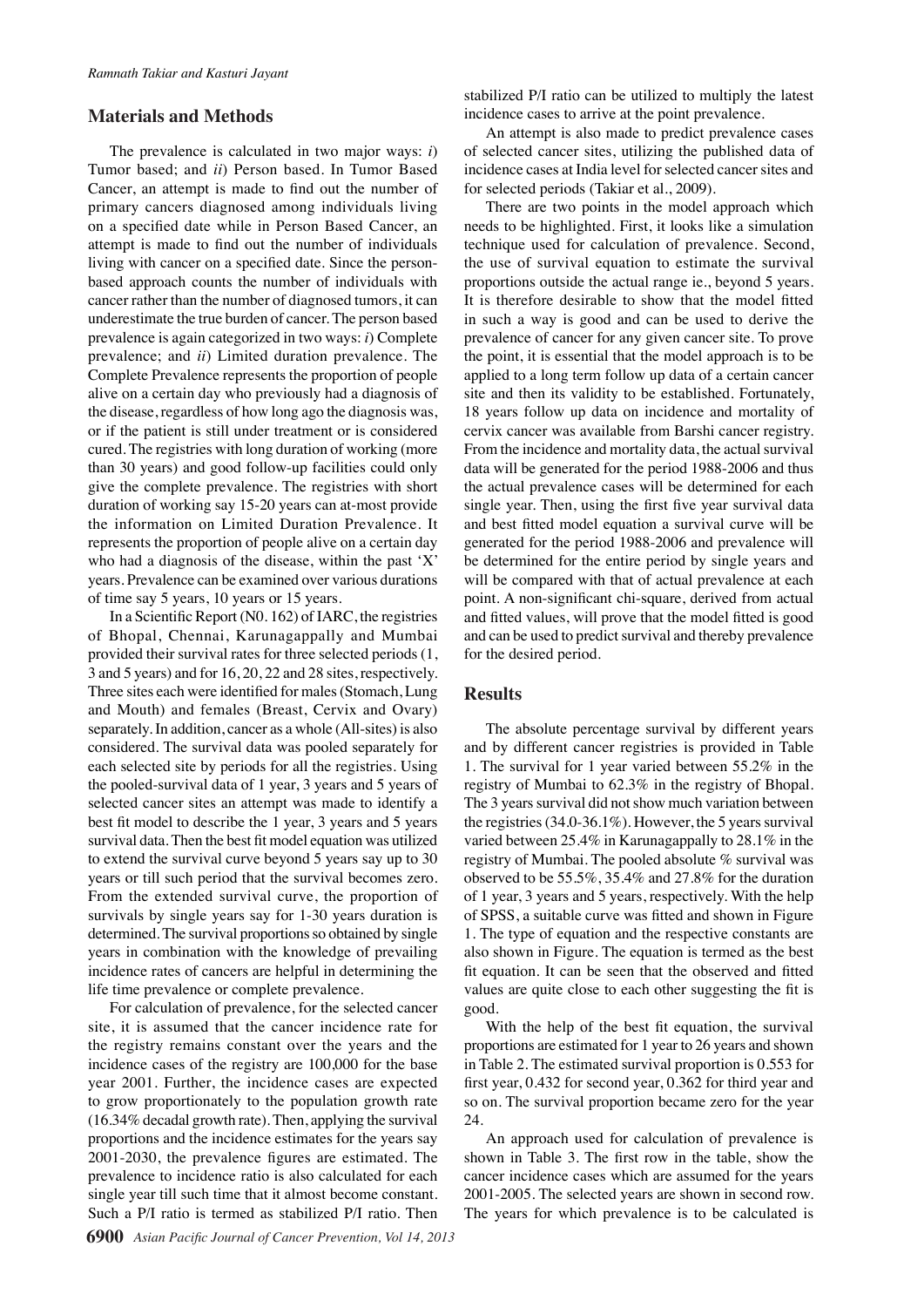shown in second column. The corresponding survival proportions are shown in first column. Considering the incidence cases for the year 2001 are 100000 and using the survived proportions, the survived cases for the years 2001-2005 can be estimated to be 55259, 43209, 36361, 31160 and 27281, respectively. Similarly, for the year 2002, the incidence cases are 101634 and the survived from this for the years 2002-2005 are 56162, 43915, 36752 and 31669, respectively. The prevalence for the year 2001 will be 55259 while for year 2002, it will be 43209+56162=99371; for the year 2003, it will be 36161+43915+57080=137156. Finally, the prevalence for the year 2005 will be 200627.

In Table 3, the incidence as well as the demonstration of calculation of prevalence of cancer for the year 2001- 2005 is shown. The similar calculations for the year 2006- 2024 are extended and complete calculations are shown in Table 4.

The prevalence (P) to incidence (I) ratio calculated for 2001-2024 for India is shown separately in Table 5. The ratio appears to stabilizing to 3.42 after the year 2022.

Based on the follow-up data of Barshi registry on the incidence and mortality cases of cervix for the period 1988-2006, the prevalence figures were calculated for each year and shown in second and sixth columns (Table 6). Following the survival of 1 year, 3 years and 5 years from the above data, as described earlier, a survival curve was generated and estimated prevalence figures were arrived for selected years and shown in third and seventh columns. The actual and estimated prevalence figures showed no significant variation from each other. The overall nonsignificant chi-square value suggests that the fit is good.



**Figure 1. Observed and Fitted Absolute % Survival, All Sites Cancers**



**Figure 2. Observed and Fitted Values-cervix Data, Barshi (1988-2006)**

The actual and fitted prevalence figures are also shown in Figure 2.

The percentage absolute survival of selected cancer sites, pooled for all selected cancer registries, is shown for 1 year, 3 years and 5 years period in Table 7. The 5 years pooled survival for the cancer sites of Breast, Cervix, Ovary, Lung, Stomach and Mouth was 41.6%, 43,7%, 23.6%, 7.0%, 8.2%, 31.4% respectively.

Following the procedure described earlier, the incidence and prevalence figures were generated for selected cancer sites with the help of suitable survival curves and prevalence to Incidence ratios are calculated for different years but shown for years which are multiple of five (5, 10, 15, 20, 25, 30, 35) in Table 8. The P/I ratio for the cancer sites of breast, cervix, ovary, stomach, lung and mouth for 5 years duration was 2.87, 2.89, 1.84, 0.77, 0.69 and 2.12 respectively. Similarly, the respective life time figures for above sites were 4.90, 5.33, 2.75, 1.40, 1.37 and 4.04 respectively. For All sites, the ratio for 5 year, 10 years, 15 years and life time was 1.88, 2.75, 3.19 and 3.42, respectively.

Considering the above stabilized P/I ratios for selected cancer sites and with the knowledge of cancer incidence cases for India, the prevalent cancer cases are calculated for India for selected three periods and shown in Table 9. In India, by the year 2020, the prevalent cancer cases of breast, cervix and ovary are estimated to be 605.1, 657.1

**Table 1. Percentage Survival of Cases by Different Registries and Different Years (1990-1999)**

| Registry | Period of study No. of sites Cases 1 year 3 years 5 years |    |            |      |      |      |
|----------|-----------------------------------------------------------|----|------------|------|------|------|
| Bhopal   | 1991-1995                                                 | 16 | 1863       | 62.3 | 35.6 | 27.9 |
| Chennai  | 1990-1999                                                 | 20 | 22598      | 55.3 | 34.0 | 27.4 |
|          | Karunagpally 1993-2001                                    | 22 | 1601       | 59.3 | 34.3 | 25.4 |
| Mumbai   | 1992-1999                                                 | 28 | 46162 55.2 |      | 36.1 | 28.1 |
|          | Pooled over all Registries                                |    | 72224      | 55.5 | 35.4 | 27 R |

\*Sankarnarayan R and Swaminathan R (2011): Cancer Survival in Africa, Asia, the Caribbean and Central America, IARC Scientific Publications No. 162

**Table 2. Estimated Survival Proportions by Different years-All Sites Cancers**

| Year | Absolute % Survival Year |    | Absolute % Survival |
|------|--------------------------|----|---------------------|
|      | 0.553                    | 14 | 0.094               |
| 2    | 0.432                    | 15 | 0.082               |
| 3    | 0.362                    | 16 | 0.071               |
| 4    | 0.312                    | 17 | 0.060               |
| 5    | 0.273                    | 18 | 0.050               |
| 6    | 0.241                    | 19 | 0.041               |
| 7    | 0.214                    | 20 | 0.032               |
| 8    | 0.191                    | 21 | 0.023               |
| 9    | 0.171                    | 22 | 0.015               |
| 10   | 0.152                    | 23 | 0.008               |
| 11   | 0.136                    | 24 | 0.000               |
| 12   | 0.121                    | 25 | $-0.007$            |
| 13   | 0.107                    | 26 |                     |

#### **Table 3. Calculation of Prevalence Based on Survival Pattern\* Seen in India**

| Survival<br>proportion | Incidence <sup>®</sup><br>Year | 100000<br>2001       | 101634<br>2002 | 103296<br>2003 | 104984<br>2004 | 106700<br>2005 | Prev<br>(P) | Inc<br>(I) | P/I  |
|------------------------|--------------------------------|----------------------|----------------|----------------|----------------|----------------|-------------|------------|------|
| 0.553                  | 2001                           | 55259 <sup>a</sup>   |                |                |                |                | 55259       | 100000     | 0.55 |
| 0.432                  | 2002                           | 43209 <sup>b</sup>   | 561621         |                |                |                | 99371       | 101634     | 0.98 |
| 0.362                  | 2003                           | $36161$ <sup>c</sup> | 439152         | 570801         |                |                | 137156      | 103296     | 1.33 |
| 0.312                  | 2004                           | $31160^d$            | 367523         | 446342         | 580131         |                | 170559      | 104984     | 1.62 |
| 0.273                  | 2005                           | 27281°               | 316694         | 373533         | 453632         | 589611         | 200627      | 106700     | 1.88 |

<sup>a</sup>Incidence\*0.553; bIncidence\*0.432; cIncidence\*0.362; dIncidence\*0.312; cIncidence\*0.273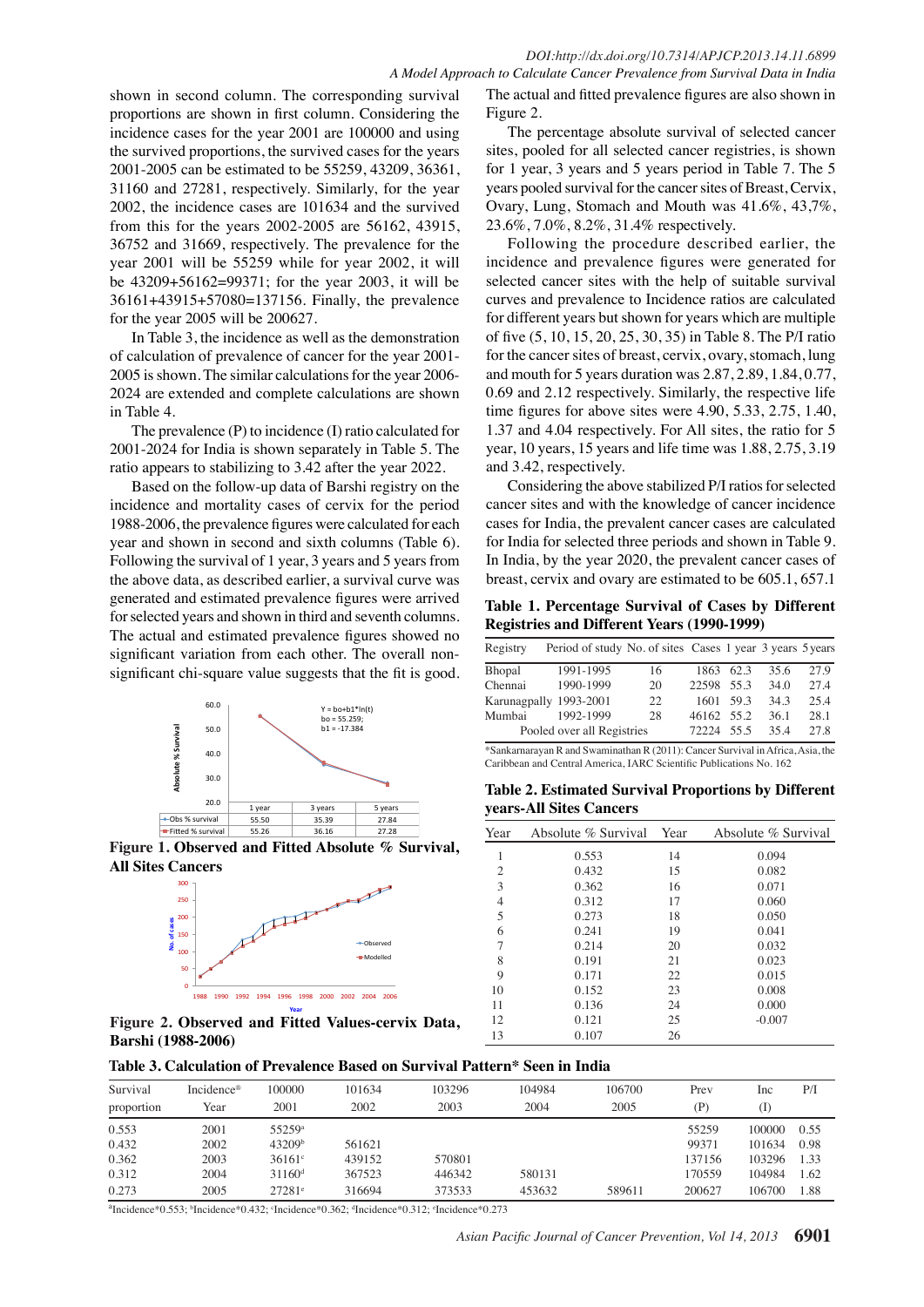|                                                          | Table 4. Calculation of Prevalence based on Survival pattern* seen in India |                                                                                                                                                                                                 |                                                                 |                                  |                                                      |                                  |                |                         |                                  |                                           |                                                                                                                                                                                                                                                                       |       |               |                                                                                                                                                                                                                                                         |          |             |                |
|----------------------------------------------------------|-----------------------------------------------------------------------------|-------------------------------------------------------------------------------------------------------------------------------------------------------------------------------------------------|-----------------------------------------------------------------|----------------------------------|------------------------------------------------------|----------------------------------|----------------|-------------------------|----------------------------------|-------------------------------------------|-----------------------------------------------------------------------------------------------------------------------------------------------------------------------------------------------------------------------------------------------------------------------|-------|---------------|---------------------------------------------------------------------------------------------------------------------------------------------------------------------------------------------------------------------------------------------------------|----------|-------------|----------------|
| 6902                                                     | Proportion<br>Survival                                                      | Year                                                                                                                                                                                            | Incidence 100000<br><b>2001</b>                                 | 2002                             | 2003                                                 | 2004                             | 2005           | 2006                    | 2007                             | 2008                                      | 2009                                                                                                                                                                                                                                                                  | 2010  | 2011          | 101634 103296 104984 106710 112017 113848 115709 117600 119522 121476 123461125479 127530 129614 131732 133885 136074 138298 140558142855145190<br>2024<br>2023<br>2022<br>2021<br>2020<br>2019<br>2018<br>2017<br>2016<br>2015<br>2014<br>2013<br>2012 | Prev (P) | $\ln c$ (I) | FД             |
|                                                          | 0.55259                                                                     |                                                                                                                                                                                                 | 5525                                                            |                                  |                                                      |                                  |                |                         |                                  |                                           |                                                                                                                                                                                                                                                                       |       |               |                                                                                                                                                                                                                                                         |          |             |                |
|                                                          | 0.43209                                                                     |                                                                                                                                                                                                 |                                                                 |                                  |                                                      |                                  |                |                         |                                  |                                           |                                                                                                                                                                                                                                                                       |       |               |                                                                                                                                                                                                                                                         | 55259    | 100000      | 1.553          |
|                                                          | 0.36161                                                                     |                                                                                                                                                                                                 | 43209<br>36161                                                  | 56162<br>43915                   | 57080                                                |                                  |                |                         |                                  |                                           |                                                                                                                                                                                                                                                                       |       |               |                                                                                                                                                                                                                                                         | 99371    | 01634       | 0.978          |
|                                                          | 0.31160                                                                     |                                                                                                                                                                                                 |                                                                 | 86752                            | 44634                                                | 5801                             |                |                         |                                  |                                           |                                                                                                                                                                                                                                                                       |       |               |                                                                                                                                                                                                                                                         | 37156    | 03296       | .328           |
|                                                          | 0.27281                                                                     |                                                                                                                                                                                                 |                                                                 |                                  |                                                      | 45363                            | 5896           |                         |                                  |                                           |                                                                                                                                                                                                                                                                       |       |               |                                                                                                                                                                                                                                                         | 170559   | 78670       | .625           |
|                                                          | 0.24111                                                                     |                                                                                                                                                                                                 |                                                                 |                                  | 37353<br>32187                                       | 37963                            |                | 5992:                   |                                  |                                           |                                                                                                                                                                                                                                                                       |       |               |                                                                                                                                                                                                                                                         | 200627   | 06700       | 1.880          |
|                                                          | 0.21431                                                                     |                                                                                                                                                                                                 |                                                                 |                                  |                                                      | 3271                             | 46104<br>38583 | 46858                   | 6090 <sup>2</sup>                |                                           |                                                                                                                                                                                                                                                                       |       |               |                                                                                                                                                                                                                                                         | 228016   | 08444       | 2.103          |
|                                                          | 0.19110                                                                     |                                                                                                                                                                                                 | 31160<br>27281<br>24111<br>21431<br>19110                       | 31665<br>27726<br>24505<br>21781 |                                                      |                                  |                | 39214                   | 47624                            | 61899                                     |                                                                                                                                                                                                                                                                       |       |               |                                                                                                                                                                                                                                                         | 253174   | 10216       | 2.297          |
|                                                          | 0.17062                                                                     |                                                                                                                                                                                                 |                                                                 |                                  |                                                      |                                  | 33247<br>29108 | 3379                    | 3985                             | 48402                                     | 6291                                                                                                                                                                                                                                                                  |       |               |                                                                                                                                                                                                                                                         | 276421   | 1201        | 2.468          |
|                                                          | 0.15231                                                                     |                                                                                                                                                                                                 | $\begin{array}{c} 17062 \\ 15231 \\ 13574 \\ 12061 \end{array}$ | 19422<br>1734<br>15480           |                                                      | 28640<br>25313<br>20062<br>20062 |                | 29584                   |                                  | 40506                                     | 49193                                                                                                                                                                                                                                                                 | 63940 |               |                                                                                                                                                                                                                                                         | 298002   | 13848       | 2.618<br>2.749 |
|                                                          | 0.13574                                                                     |                                                                                                                                                                                                 |                                                                 |                                  |                                                      |                                  | 25726<br>22867 |                         | 34343<br>30068                   | 84904                                     |                                                                                                                                                                                                                                                                       | 49997 | \$649         |                                                                                                                                                                                                                                                         | 318103   | 115709      |                |
|                                                          | 0.12061                                                                     |                                                                                                                                                                                                 |                                                                 |                                  |                                                      |                                  | 20390          |                         | 26574                            | 30559                                     |                                                                                                                                                                                                                                                                       | 4184  | 50814         | 66047                                                                                                                                                                                                                                                   | 336877   | 17600       | 2.865          |
| Asian Pacific Journal of Cancer Prevention, Vol 14, 2013 | 0.10670                                                                     | ក្ខុខ្លួន ខេត្ត ខេត្ត ខ្លួន ក្នុង ដូច ក្នុង ដូច ក្នុង<br>ក្នុង ក្នុង ក្នុង ក្នុង ក្នុង ក្នុង ក្នុង ក្នុង ក្នុង ក្នុង ក្នុង ក្នុង<br>ក្នុង ក្នុង ក្នុង ក្នុង ក្នុង ក្នុង ក្នុង ក្នុង ក្នុង ក្នុង | 10670                                                           | 13796<br>12258                   | 28180<br>24906<br>22138<br>19740<br>115733<br>115733 | 17913<br>15990                   | 18206          | 26147<br>23241<br>20724 |                                  |                                           | $\begin{array}{l} 41168\\ 35475\\ 31058\\ 21450\\ 21756\\ 21756\\ 21756\\ 19454\\ 113454\\ 15454\\ 15454\\ 15454\\ 15454\\ 15454\\ 15454\\ 15454\\ 15454\\ 15454\\ 15454\\ 15454\\ 15454\\ 15454\\ 15454\\ 15454\\ 15454\\ 15454\\ 15454\\ 15454\\ 15454\\ 15454\\ 1$ | 36055 | 4252.         | 67126<br>51645                                                                                                                                                                                                                                          | 354444   | 19522       | 2.966          |
|                                                          | 0.09382                                                                     |                                                                                                                                                                                                 | 9382                                                            | 10844                            | 12459                                                | 14251                            |                | 18503                   | 23621<br>21062<br>18806<br>16787 | 27008<br>24007<br>21406<br>19113<br>17061 |                                                                                                                                                                                                                                                                       | 31566 | 36644         | 68223<br>52489<br>13220                                                                                                                                                                                                                                 | 370907   | 21476       | 3.053          |
|                                                          | 0.08182                                                                     |                                                                                                                                                                                                 |                                                                 | 9535                             | 11022                                                | 12663                            | 16251<br>14483 |                         |                                  |                                           |                                                                                                                                                                                                                                                                       | 27899 | 32082         | 43927<br>37243                                                                                                                                                                                                                                          | 386351   | .23461      | 3.129          |
|                                                          | 0.07060                                                                     |                                                                                                                                                                                                 |                                                                 | 8316                             | 9691                                                 | 11202                            | 12869          | 16517<br>14720          |                                  |                                           |                                                                                                                                                                                                                                                                       | 24798 | 28355         | 59338<br>53347<br>37852<br>32606                                                                                                                                                                                                                        | 400849   | 25479       | 3.195          |
|                                                          | 0.06006                                                                     |                                                                                                                                                                                                 | 8182<br>7060<br>6006                                            | 7176                             | 8452                                                 | 9849                             | 11385          | 13080                   | 14961                            |                                           |                                                                                                                                                                                                                                                                       | 22112 | 25203         | <b>NO472</b><br>54219<br>44644<br>38470<br>33139<br>28818                                                                                                                                                                                               | 414460   | 27530       | 3.250          |
|                                                          | 0.05013                                                                     |                                                                                                                                                                                                 | 5013                                                            | 6105                             | 7293                                                 | 8590                             | 1001           | 157                     |                                  | 15205                                     |                                                                                                                                                                                                                                                                       | 19743 | 22473         | 71623<br>55105<br>45374<br>29289<br>25615                                                                                                                                                                                                               | 427239   | 29614       | 3.296          |
|                                                          | 0.04073                                                                     |                                                                                                                                                                                                 | 4073                                                            | 5095                             | 6204                                                 | 7412                             | 8730           | 0174                    | $\frac{13294}{11760}$            | 13511                                     |                                                                                                                                                                                                                                                                       | 17623 | 20065         | 72794<br>56005<br>46116<br>89099<br>33681<br>22841                                                                                                                                                                                                      | 439236   | 131732      | 3.334          |
|                                                          | 0.03181                                                                     |                                                                                                                                                                                                 | 3181                                                            | 4139                             | 5178                                                 | 6306                             | 7533           | 8873                    | 0340                             | 11952                                     | 1373.                                                                                                                                                                                                                                                                 | 15706 |               | 73984<br>56921<br>46869<br>39738<br>34231<br>29768<br>26034                                                                                                                                                                                             | 450487   | 133885      | 3.365          |
|                                                          | 0.02333                                                                     | 2020                                                                                                                                                                                            | 2333                                                            | 3233                             | 4207                                                 | 5263                             | 6409           | 7656                    | 9018                             | 0509                                      | 1214                                                                                                                                                                                                                                                                  | 13956 | 15963<br>1791 | 75193<br>57851<br>47635<br>40387<br>16/17<br>80254<br>26459<br>23214<br>20393<br>18204                                                                                                                                                                  | 161028   | 136074      | 3.388          |
|                                                          | 0.01524                                                                     |                                                                                                                                                                                                 | 1524                                                            | 237                              | 3286                                                 | 4276                             | 5349           | 6514                    | 7782                             | 9166                                      | 1068                                                                                                                                                                                                                                                                  | .2346 |               | 76422<br>58797<br>48414<br>41047<br>35359<br>30749<br>26892<br>23593<br>20727                                                                                                                                                                           | 170898   | 138298      | 3.405          |
|                                                          | 0.00752                                                                     | 2022<br>2023                                                                                                                                                                                    | 752                                                             | 1549                             | 2410                                                 | 3340                             | 4346           | 5436                    | 6620                             | 7909                                      | 931.                                                                                                                                                                                                                                                                  |       | 14184         | 77671<br>59758<br>49205<br>41718<br>35937<br>31251<br>27331<br>23979<br>21065<br>18502<br>16224                                                                                                                                                         | 480120   | 140558      | 3.416          |
|                                                          | 0.00012                                                                     | 2024                                                                                                                                                                                            | $\overline{c}$                                                  | 764                              | 1575                                                 | 2449                             | 3394           | 4417                    | 5525                             | 6728                                      | 8038                                                                                                                                                                                                                                                                  | 10855 | 12548         | 60734 78940<br>50010<br>42400<br>36525<br>31762<br>27778<br>24371<br>21410<br>18804<br>16489<br>14416                                                                                                                                                   | 488719   | 142855      | 3.421          |
|                                                          |                                                                             |                                                                                                                                                                                                 |                                                                 |                                  |                                                      |                                  |                |                         |                                  |                                           |                                                                                                                                                                                                                                                                       | 9468  | 11033         | 50827 61727 80231<br>43093<br>37122<br>32281<br>28232<br>24769<br>21760<br>19112<br>16759<br>14652<br>12753                                                                                                                                             | 496721   | 145190      | 3.421          |

*Ramnath Takiar and Kasturi Jayant*

#### **Table 5. Prevalence to Incidence Ratio by Different Years**

| Year P/I  |           | $Year$ $P/I$ |      | Year P/I |      | Year | P/I  |
|-----------|-----------|--------------|------|----------|------|------|------|
|           | 2001 0.55 | 2007 2.3     |      | 2013     | 3.05 | 2019 | 3.36 |
| 2002 0.98 |           | 2008         | 2.47 | 2014     | 3.13 | 2020 | 3.39 |
| 2003 1.33 |           | 2009         | 2.62 | 2015     | 3.19 | 2021 | 3.4  |
| 2004 1.62 |           | 2010         | 2.75 | 2016     | 3.25 | 2022 | 3.42 |
| 2005 1.88 |           | 2011         | 2.86 | 2017     | 3.3  | 2023 | 3.42 |
| 2006      | 21        | 2012         | 297  | 2018     | 333  | 2024 | 3.42 |
|           |           |              |      |          |      |      |      |

|  |                                     |  | Table 6. Validation of Calculation of Prevalence by |  |  |
|--|-------------------------------------|--|-----------------------------------------------------|--|--|
|  | <b>Fitting the Apropriate Model</b> |  |                                                     |  |  |

| Year | Actual     | Prevalence | $Chi-$                      | Year | Actual | Prevalence                         | $Chi-$   |
|------|------------|------------|-----------------------------|------|--------|------------------------------------|----------|
|      | Prevalence | by model   | sqaure                      |      |        | Prevalence by model                | sqaure   |
| 1988 | 29         | 27         | 0.14                        | 1998 | 214    | 197                                | 1.35     |
| 1989 | 49         | 50         | 0.02                        | 1999 | 215    | 212                                | 0.04     |
| 1990 | 71         | 71         | $\Omega$                    | 2000 | 222    | 223                                | $\Omega$ |
| 1991 | 99         | 96         | 0.09                        | 2001 | 231    | 238                                | 0.21     |
| 1992 | 134        | 116        | 2.42                        | 2002 | 245    | 247                                | 0.02     |
| 1993 | 144        | 130        | 1.36                        | 2003 | 243    | 250                                | 0.2      |
| 1994 | 179        | 150        | 4.7                         | 2004 | 256    | 267                                | 0.47     |
| 1995 | 192        | 171        | 2.3                         | 2005 | 271    | 280                                | 0.3      |
| 1996 | 200        | 180        | $\mathcal{D}_{\mathcal{A}}$ | 2006 | 284    | 289                                | 0.09     |
| 1997 | 202        | 187        | 1.11                        |      |        | Total $X^2 = 16.82$ , p value=0.54 |          |

**Table 7. Percentage Survival of Cases of Selected Cancer Sites by Different Years-Pooled for five Registries (1990-1999)**

| Site          | Cases | 1 years | 3 years | 5 years |
|---------------|-------|---------|---------|---------|
| <b>Breast</b> | 10812 | 78.5    | 58.2    | 41.6    |
| Cervix        | 9376  | 76.2    | 59.5    | 43.7    |
| Ovary         | 2941  | 53.3    | 37.8    | 23.6    |
| Lung          | 5693  | 29.5    | 10.4    | 7.0     |
| Stomach       | 5038  | 33.6    | 10.5    | 8.2     |
| Mouth         | 4063  | 61.6    | 40.5    | 31.4    |
|               |       |         |         |         |

\*Source: Sankaranarayanan R and Swaminathan R (2011)

**Table 8. Prevalence to Incidence Ratio by Different Cancer Sites and Periods (5-30 years)**

| Year      | All sites Breast |      |      |      | Cervix Ovary Stomach Lung Mouth |      |      |
|-----------|------------------|------|------|------|---------------------------------|------|------|
| 5         | 1.88             | 2.87 | 2.89 | 1.84 | 0.77                            | 0.69 | 2.12 |
| 10        | 2.75             | 4.06 | 4.22 | 2.45 | 0.99                            | 0.91 | 3.13 |
| 15        | 3.19             | 4.56 | 4.83 | 2.65 | 1.12                            | 1.05 | 3.68 |
| 20        | 3.39             | 4.77 | 5.12 | 2.72 | 1.21                            | 1.15 | 3.95 |
| 25        | 3.42             | 4.85 | 5.25 | 2.74 | 1.29                            | 1.24 | 4.04 |
| 30        |                  | 4.89 | 5.31 | 2.75 | 1.35                            | 1.31 |      |
| 35        |                  | 4.9  | 5.33 | 2.75 | 1.4                             | 1.37 |      |
| Life time | 3.42             | 4.9  | 5.33 | 2.75 | 1.4                             | 1.37 | 4.04 |

**Table 9. Estimated Prevalence Cases for Selected Cancer Sites Utilzing Stabilized Ratio for India (2010- 2020)**

| Site of           |         | Incidence cases* |         | P/I   |                                                                | Prevalence |         |
|-------------------|---------|------------------|---------|-------|----------------------------------------------------------------|------------|---------|
| cancer            | 2010    | 2015             | 2020    | ratio | 2010                                                           | 2015       | 2020    |
| <b>Breast</b>     | 90.659  | 106.124          | 123,634 | 4.90  | 444.229                                                        | 520,008    | 605,807 |
| Cervix            | 103.821 | 113.138          | 123.291 | 5.33  | 553.366                                                        | 603,026    | 657.141 |
| Ovary etc. 30,482 |         | 33.218           | 36.199  | 2.75  | 83.826                                                         | 91.350     | 99.547  |
| Males             |         |                  |         |       |                                                                |            |         |
| Lung              | 44.301  | 47.622           | 51.193  | 1.40  | 62.021                                                         | 66,671     | 71,670  |
| Stomach           | 25,831  | 27.767           | 29,850  | 1.37  | 35.388                                                         | 38,041     | 40.895  |
| Mouth             | 30.920  | 38.380           | 46.784  | 4.04  | 124.917                                                        | 155,055    | 189,007 |
| All sites $**$    |         |                  |         |       | 979.787 1.060.889 1.148.758 3.42 3.350.872 3.628.240 3.928.752 |            |         |

\*Takiar R et al. (2010), \*\*ICMR Bulletin (2010)  $100.0$ 

50.0 by the year 2020 will be 71.7, 40.9 and 189.0 thousand and 99.5 thousand respectively. Similarly,  $\frac{6.3}{\text{the prevalent}}$  **10.1** 20.3 respectively. By the year 2020, the overall prevalent cancer<br>cases in India are estimated to be rising to 3.**56.3**1 cancer cases of lung, stomach and mouth among males cases in India are estimated to be rising to  $3.96$  m<sup>3</sup>llions.

 $25.0$ 

**54.2**